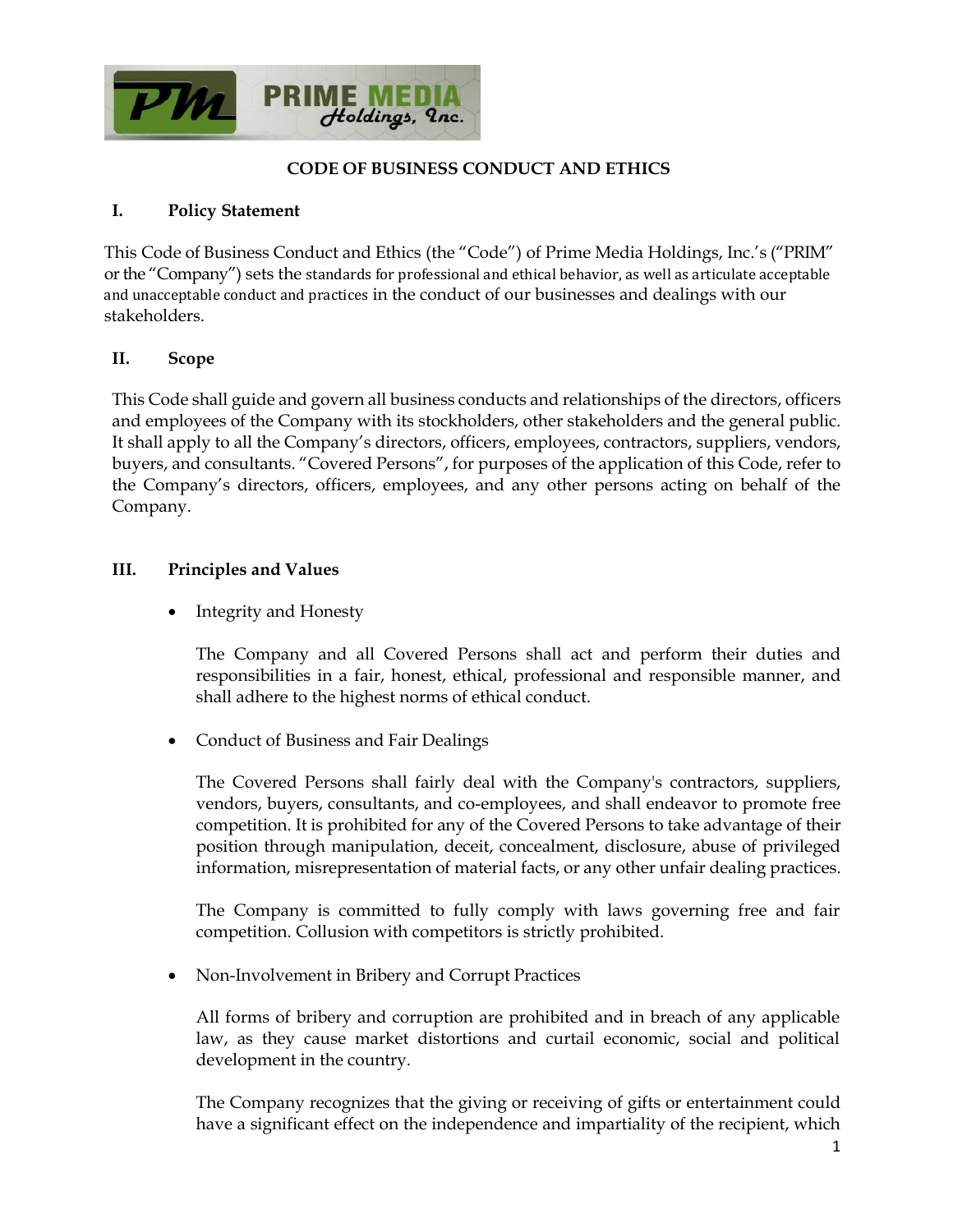

could adversely affect the Company's interests. Gifts and hospitality offered or accepted with a view to establishing and strengthening relationships are acceptable from a business perspective, but when these gifts and entertainment are offered in order to induce some benefit or result, it becomes unethical and in certain cases may in fact be a criminal offense.

Therefore, as a general rule, a Covered Person shall not accept, directly or indirectly, gifts, hospitality or sponsored travel from suppliers, customers, and other parties with whom the Company has business dealings, except if the value of such gifts or hospitality is a nominal token amount, the value of which is periodically determined by the Management, or such sponsored travel is of a technical or business nature. Likewise, as a general rule, Covered Persons shall not provide, directly or indirectly, gifts, hospitality or sponsored travel to any person in order to improperly influence or induce such person to give its business or benefits to the directors, officers and employees.

Acceptance of unsolicited business courtesies of modest value that promote successful working relationships and goodwill with our business partners is further subject to principles of disclosure and transparency.

• Avoidance of Conflict of Interest

A conflict of interest exists when a Covered Person's private interest conflicts with or has the potential to conflict with the interests of the Company and interfere in any way with the performance of the Covered Person's duties and responsibilities to the Company or ability to make fair and objective decisions. Private interests include personal, family, social, or financial interests. Such conflicts may have the potential to influence or compromise professional judgment.

While it is not possible to list every situation that may result in a conflict of interest, this Code provides a general statement on common situations that create a conflict of interest or the appearance of one to assist the Company and the Company's Covered Person in reaching informed decisions. All Covered Persons must avoid any type of conflict and identify those situations that create – or appear to create – a conflict between their private benefit and the Company's interests and disclose those situations in accordance with the section below regarding Disclosure of Conflicts of Interest.

Any Covered Person may raise a concern on a conflict of interest or potential conflict of interest situation as provided below. When faced with a potential conflict of interest, there are three appropriate responses: avoid, disclose, and recuse.

Activities, situations, and transactions that could result in conflicts of interest or potential conflicts of interest should, generally, be avoided. Avoidance does not mean that absolutely no benefits may be accepted. It does mean that some are prohibited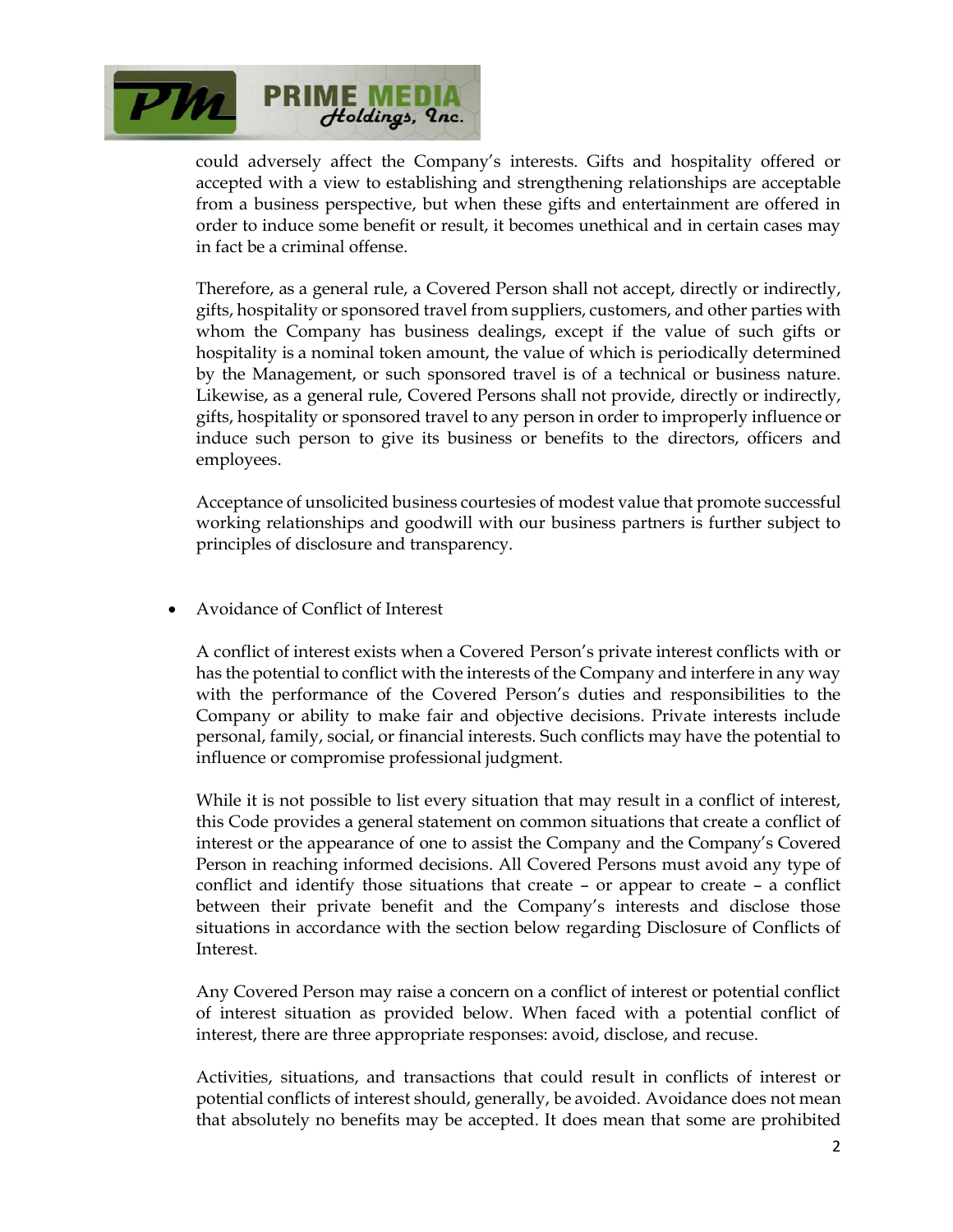

and that all should be carefully scrutinized. The Company recognizes that there may be instances when such activities, situations, and transactions are nevertheless fair and appropriate and may in fact be in the Company's best interest.

Disclosure is essentially a self-initiated action, and foundational to professional conduct is the intent to be honest, accurate, and complete and provide necessary information in order to remain ethically compliant with the Code. The act of disclosure is a process of transparency. Disclosure covers both financial and nonfinancial considerations and relationships. A Covered Person must disclose the details regarding any actual or potential conflict of interest and receive approval of an exception to this Code, which may be granted only after complying with the following procedures:

- **Employees**: Employees who are not officers or directors must disclose, in writing, details regarding any actual or potential conflict of interest to the employee's manager and the Internal Audit Department and request an exception before engaging in any activity, transaction or relationship that might give rise to any actual or potential conflict of interest or lead to the appearance of one. Any request for an exception or waiver of any actual or potential conflict of interest will be reviewed and, where appropriate, granted in writing by the Employee's Manager and the Head of the Internal Audit Department upon due verification according to internal processes.
- **Officers**: Officers must disclose, in writing, details regarding any actual or potential conflict of interest to the President and/or Chief Executive Officer and Head of the Internal Audit Department and request an exception before engaging in any activity, transaction or relationship that might give rise to any actual or potential conflict of interest. Any request for approval or waiver of any actual or potential conflict of interest will be reviewed and, where appropriate, granted in writing by the President and/or Chief Executive Officer, the Head of the Internal Audit Team, and a majority of independent members of the Audit Committee, upon due verification according tointernal processes.
- **Directors**: Directors who are not officers must disclose, in writing, details regarding any actual or potential conflict of interest to the President and/or Chief Executive Officer and Head of the Internal Audit Department with a request for an exception. The President and/or Chief Executive Officer or the Head of the Internal Audit Team shall notify the Chairperson of the Audit Committee of such conflict of interest. Any request for approval or waiver of a potential conflict of interest will be reviewed and, where appropriate, granted in writing by a majority of the independent members of the Audit Committee. The members of the Audit Committee with the actual or potential conflict of interest shall not participate in the Audit Committee's consideration of the matter. In the event the Chairperson of the Audit Committee has the actual or potential conflict of interest, the remaining disinterested members of the Audit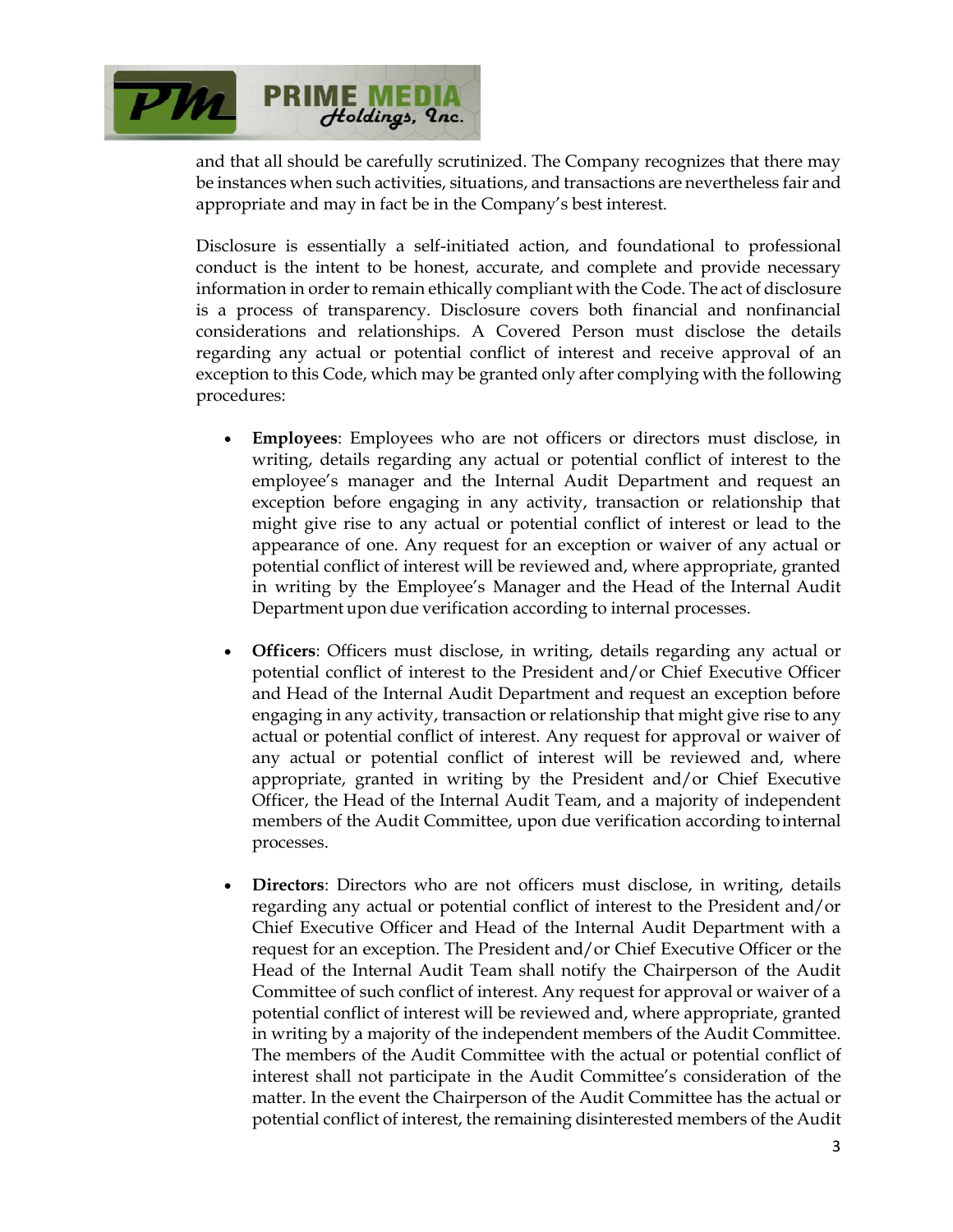

Committee shall designate a member of the Audit Committee to lead the Audit Committee's consideration of the matter.

Recusal is the action of withdrawing from situations when one's participation creates bias that could adversely influence the decision. Even after compliance with this Code and a grant of an exception as to the permissibility of a conflict of interest, Covered Persons should recuse themselves from consideration of and not participate in, advise about or seek to influence transactions involving a person, company or other entity with respect to which they have a conflict of interest. Specifically, a Covered Person who has been granted an exception must not direct, supervise, or approve the work of any Company supplier, costumer, consultant or other third party with whom the Covered Person has an actual or potential conflict of interest, including submitting or approving for payment any purchase orders, invoices, proposed statements of work, work plans or other proposals. Additional appropriate steps may include not providing the Company Personnel with any information regarding the subject matter of the actual or potential conflict of interest or if the conflict relates to a director, asking the director to recuse from the Board of Directors' Meetings on the subject matter.

• Non-Retaliation Commitment

The Company implements a policy that provides a system intended to assist those who believe they have discovered impropriety or fraud or offenses covered by the existing Code, internal policies or rules and regulations of the Company, or other corporate governance rules of the Company. It reinforces the Company's longstanding commitment to safe reporting.

In those instances, Covered Persons should impose upon themselves the duty to disclose such matters to their immediate superior. When the immediate superior does not act, or may be involved, the Covered Person may avail of this Code and the protection it affords.

The Company prohibits retaliation against any Covered Person and/or whistleblower who, in good faith, reports a concern relating to suspected violations of the Code, internal policies or rules and regulations of the Company, or other corporate governance rules of the Company, or raises concerns about one's misconduct at work.

• Commitment to a Safe and Healthy Working Environment

The Company remains steadfast to its commitment to the safety, security, health and well-being of all people involved in its business and operations. It provides and maintains safe, secure, and healthy working conditions, promotes safety training, follows standard operating procedures, and applies technically proven and economically feasible environmental protection measures that safeguard the lives and health of all its employees and adjoining communities.

It also highly encourages leadership at all levels by supporting its frontline supervisors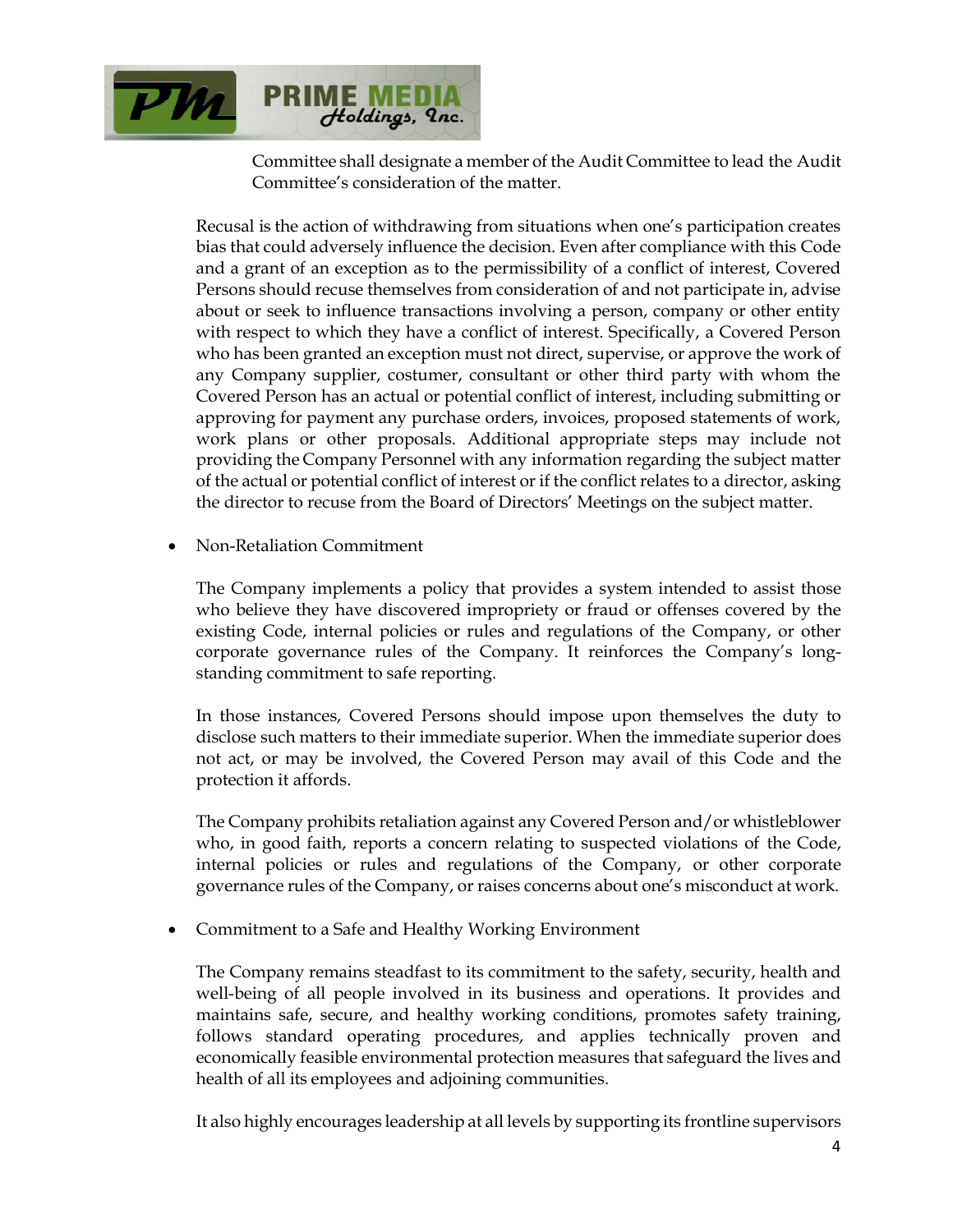

and involving its employees and contractors in identifying the most important safety behaviors in their functions. As part of its unrelenting efforts to improve its safety performance, standards, and practices, the Company conducts regular safety audits across its operations.

• Avoidance of Illegal or Unlawful Use of Material Non-Public Information for Personal Gain

The Company's policies and rules on Insider Trading are contained in its Insider Trading Policy.

Obligations under the Implementing Rules and Regulations of the Securities Regulation Code on Insider Trading applies to the Company's Directors, Officers, and Employees and their immediate family members such that they are prohibited from selling or buying a security of the Company while in possession of material information with respect to the issuer or the security which is not generally available to the public.

It is also prohibited to give third party access to material information about the issuer or the security that is not generally available to the public where the Company's Directors, Officers, and Employees and their immediate family members know or have a reason to believe that such third person will likely buy or sell a security while in possession of such information.

They are also prohibited from selling or buying a security that are sought or to be sought by a tender offer, that has commenced or about to commence, which the Company's Directors, Officers, and Employees and their immediate family members know or have reason to believe that the information is non-public and has been acquired directly or indirectly from the tender offeror.

• Compliance with Applicable Laws, Rules and Regulations

The Company shall fully comply with all applicable laws, rules and regulations governing its affairs and in the conduct of its business operations and shall ensure that its compliance shall never be compromised. It shall keep itself abreast with moral, legal and ethical standards.

#### **IV. Guidelines**

Any individual may raise a concern internally, either orally or in writing, to any of the various channels: (i) Immediate Supervisor/Manager (ii) HR (iii) Legal Department or (iv) Internal Audit Department.